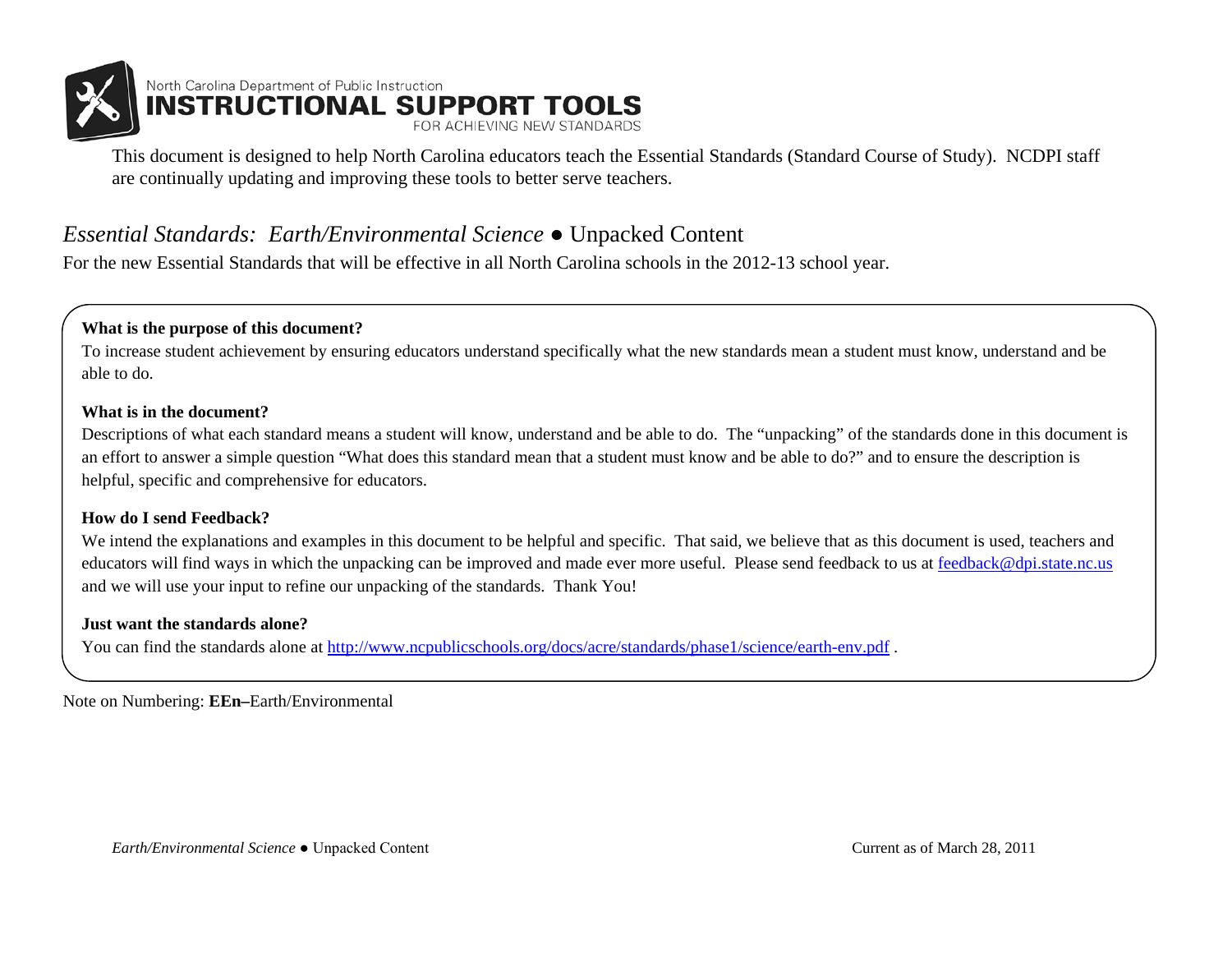# **Earth in the Universe**

### **Essential Standard and Clarifying Objectives**

### **EEn.1.1 Explain the Earth's role as a body in space.**

EEn.1.1.1 Explain the Earth's motion through space, including precession, nutation, the barycenter, and its path about the galaxy.

EEn.1.1.2 Explain how the Earth's rotation and revolution about the Sun affect its shape and is related to seasons and tides.

EEn.1.1.3 Explain how the sun produces energy which is transferred to the Earth by radiation.

EEn.1.1.4 Explain how incoming solar energy makes life possible on Earth.

Unpacking

What does this standard mean a child will know, understand and be able to do?

EEn.1.1.1

- Explain the origin of the Earth's motion based on the origin of the galaxy and its solar system.
- Recall Earth's role in the hierarchy of organization within the universe and in the developmental continuum. (Universe is made of galaxies which are made of many stars. Some stars have planetary systems similar to our solar system. Earth is a satellite planet of one particular star.)
- Explain planetary orbits, especially that of the Earth, using Kepler's laws.
- Explain relative motion of the Earth in the solar system, the solar system in the galaxy, and the galaxy in the universe—including the expanding nature of the universe; Orbital motion (Earth around the Sun- once/year, seasons depend upon an approximate 23.5 degree tilt); Rotation around our axis (day/night,)
- Explain Precession—change in direction of the axis, but without any change in tilt—this changes the stars near (or not near) the Pole, but does not affect the seasons (as long as the angle of 23.5 degrees stays the same)
- Explain nutation—wobbling around the precessional axis (This is a change in the angle— $\frac{1}{2}$  degree one way or the other. This occurs over an 18 year period and is due to the Moon exclusively. This would very slightly increase or decrease the amount of seasonal effects.)
- Explain barycenter—the point between two objects where they balance each other (For example, it is the center of mass where two or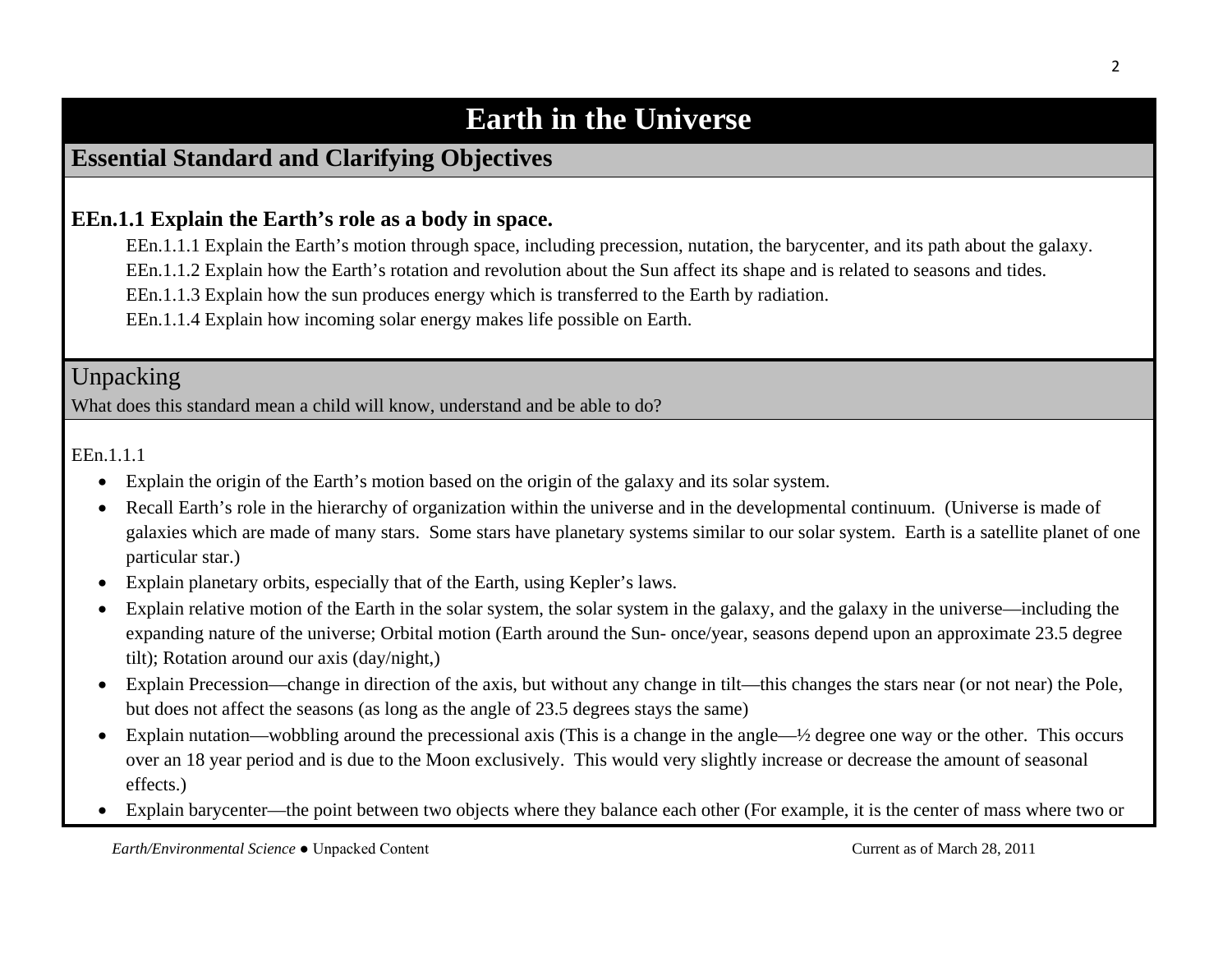more celestial bodies [orbit](http://en.wikipedia.org/wiki/Orbit) each other. When a [moon](http://en.wikipedia.org/wiki/Natural_satellite) orbits a [planet,](http://en.wikipedia.org/wiki/Planet) or a planet orbits a [star,](http://en.wikipedia.org/wiki/Star) both bodies are actually orbiting around a point that lies outside the center of the primary (the larger body). For example, the moon does not orbit the exact center of the [Earth,](http://en.wikipedia.org/wiki/Earth) but a point on a line between the Earth and the Moon approximately 1,710 km below the surface of the Earth, where their respective masses balance. This is the point about which the Earth and Moon orbit as they travel around the [Sun.](http://en.wikipedia.org/wiki/Sun)

• Summarize that the Sun is not stationary in our solar system. It actually moves as the planets tug on it, causing it to orbit the solar system's barycenter. The Sun never strays too far from the solar system barycenter.

#### EEn.1.1.2

- Describe daily changes due to rotation, seasonal changes due to the tilt and revolution of the Earth, and tidal impact due to the gravitational interaction between the Earth and moon.
- Develop a cause and effect model for the shape of the Earth explaining why the circumference around the equator is larger than that around the poles.

#### EEn.1.1.3

- Compare combustion and nuclear reactions (fusion and fission) on a conceptual level. Identify fusion as the process that produces radiant energy of stars.
- Identify the forms of energy (electromagnetic waves) produced by the sun and how some are filtered by the atmosphere (X-rays, cosmic rays, etc.).
- Summarize how energy flows from the sun to the Earth through space.

#### EEn.1.1.4

- Explain how the tilt of the Earth's axis results in seasons due to the amount of solar energy impacting the Earth's surface.
- Explain differential heating of the earth's surface (water temperature vs. land temperature)
- Explain how solar energy is transformed into chemical energy through photosynthesis.
- Explain how the earth's magnetic field protects the planet from the harmful effects of radiation.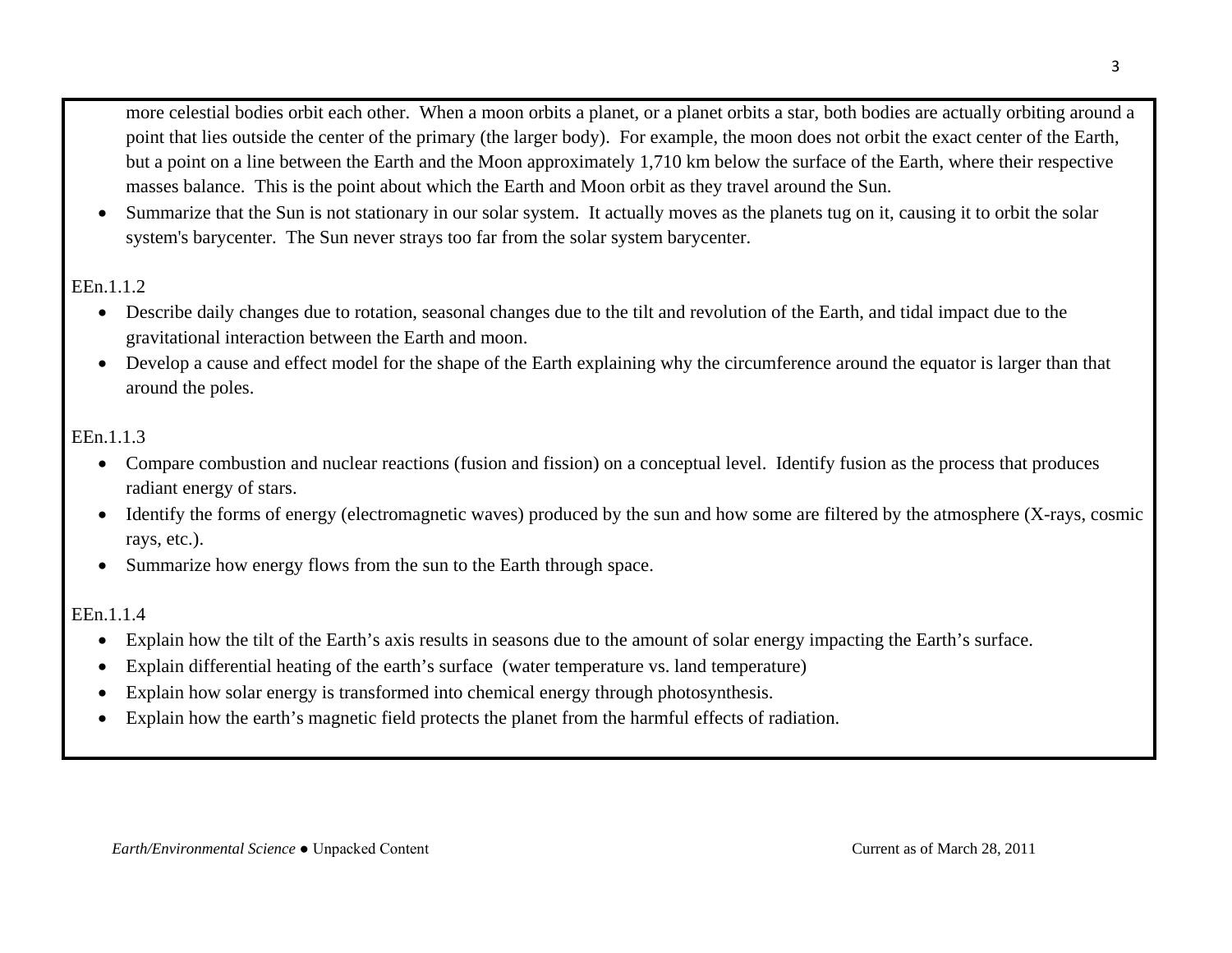# **Earth Systems, Structures, and Processes**

### **Essential Standard and Clarifying Objectives**

### **EEn.2.1 Explain how processes and forces affect the lithosphere.**

EEn.2.1.1 Explain how the rock cycle, plate tectonics, volcanoes, and earthquakes impact the lithosphere.

EEn.2.1.2 Predict the locations of volcanoes, earthquakes, and faults based on information contained in a variety of maps.

EEn.2.1.3 Explain how natural actions such as weathering, erosion (wind, water and gravity), and soil formation affect Earth's surface. EEn.2.1.4 Explain the probability of and preparation for geohazards such as landslides, avalanches, earthquakes and volcanoes in a particular area based on available data

# Unpacking

What does this standard mean a child will know, understand and be able to do?

EEn.2.1.1

- Explain the rock cycle in enough detail to relate the cycling of materials formation and destruction of the three major rock types to the forces responsible: physical and chemical weathering, heat and pressure, deposition, foliation and bedding. The forms of energy that drive the rock cycle include heat and mechanical (gravitational potential) energy.
- Explain how various mechanisms (mantle convection, ridge push, gravity pull) drive movement of the lithospheric plates.
- Infer the relationship between the type of plate boundary and the locations of various features such as ocean trenches, mountain ranges and mid-ocean ridges. (Relate to the development of the theory of plate tectonics and geologic time.)
- Compare magma and lava. Locate volcanoes and relate back to plate boundaries. Explain volcanic effects on the lithosphere and relate back to plate boundaries (convergent, divergent, transform) including lahar (mud) flows and ash in the atmosphere.
- Describe the anatomy of an earthquake. Locate earthquakes epicenter and focal point and relate to different types of plate boundaries. Explain how the release of energy of various types of earthquakes relates to magnitude, and P and S waves.
- Summarize the major events in the geologic history of North Carolina and the southeastern United States. Explain how current geologic landforms developed such as Appalachian Mountains, fall zone, shorelines, barrier islands, valleys, river basins, etc. using the geologic time scale.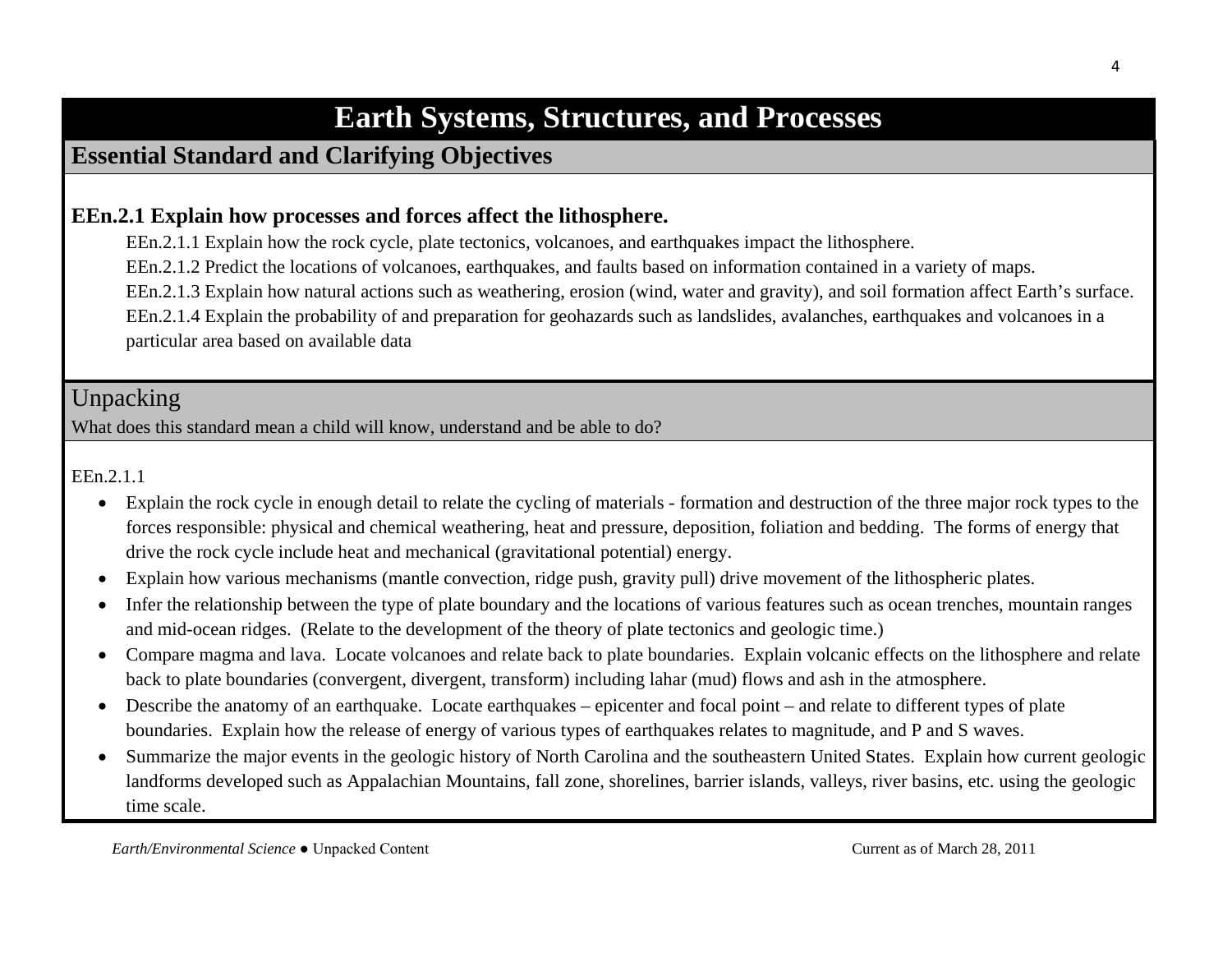• Explain how processes change sea-level over time—long- and short-term. Infer the effects on landforms such as shorelines and barrier islands.

#### EEn.2.1.2

- Infer the locations of volcanoes, earthquakes and faults (strike-slip, reverse and normal) from soil, geologic and topographic map studies. (Relate fault locations/types to plate boundaries.)
- Make predictions based on data gathered over time in conjunction with various maps.

### EEn.2.1.3

- Recall that soil is the result of weathering of rocks and includes weathered particles: sand, silt and clay.
- Explain differences in chemical and physical weathering and how weathering rates are affected by a variety of factors including climate, topography and rock composition.
- Compare erosion by water, wind, ice, and gravity and the effect on various landforms.

#### EEn.2.1.4

- Conclude the best location for various types of development to reduce impacts by geohazards and protect property.
- Explain precautions that can be made to protect life from various geohazards and include meteorological hazards. Some examples include landslides, earthquakes, tsunamis, sinkholes, groundwater pollution, and flooding.

# **Essential Standard and Clarifying Objectives**

### **EEn.2.2 Understand how human influences impact the lithosphere.**

EEn.2.2.1 Explain the consequences of human activities on the lithosphere (such as mining, deforestation, agriculture, overgrazing, urbanization, and land use) past and present.

EEn.2.2.2 Compare the various methods humans use to acquire traditional energy sources (such as peat, coal, oil, natural gas, nuclear fission, and wood).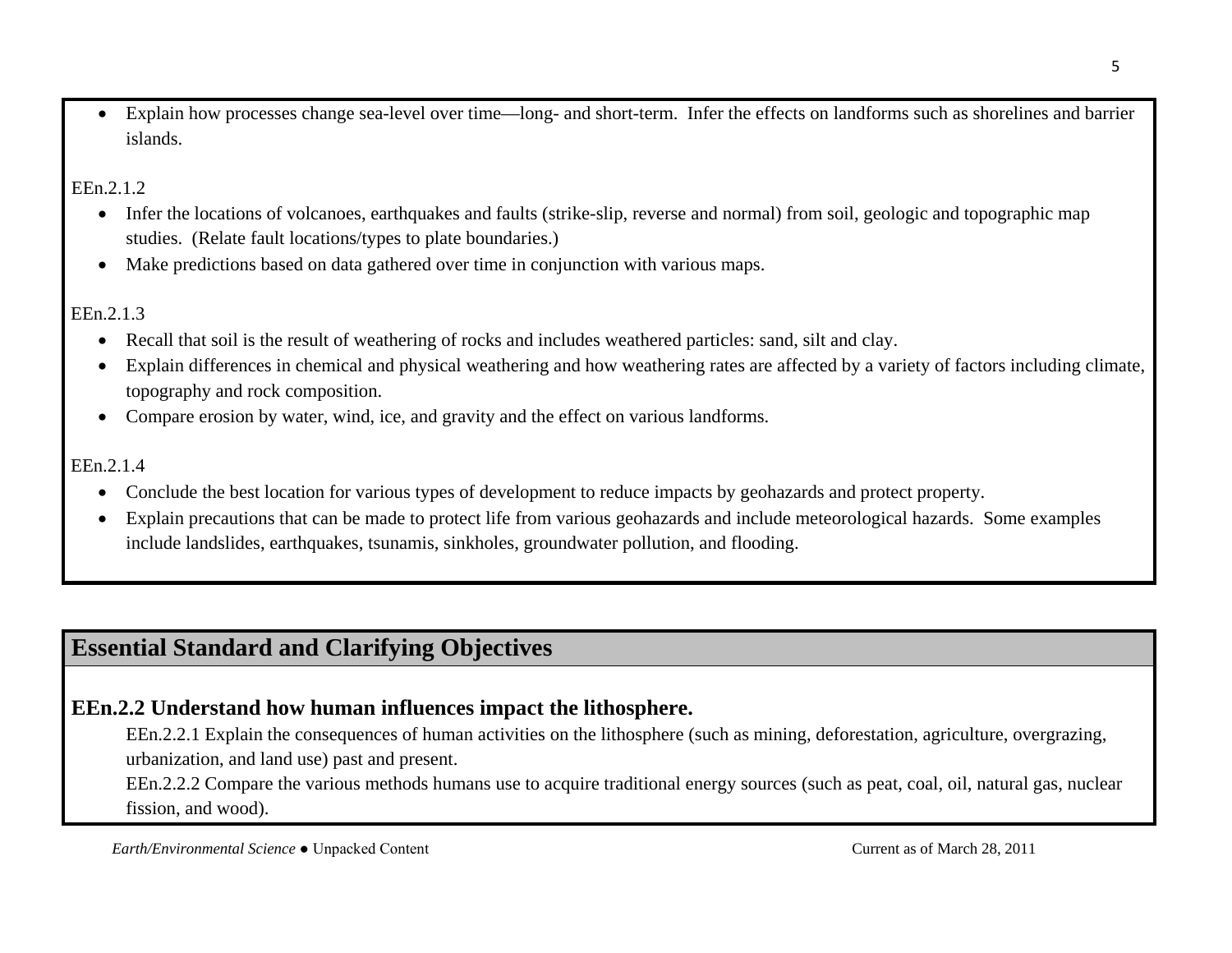### Unpacking

What does this standard mean a child will know, understand and be able to do?

EEn.2.2.1

- Explain the need for and consequences of various types of land use such as urbanization, deforestation and agriculture.
- Explain ways to mitigate detrimental human impacts on the lithosphere and maximize sustainable use of natural resources.
- Explain the effects of human activity on shorelines, especially in development and artificial stabilization efforts.
- Explain the effects of human activity on mountainsides, especially in development and artificial stabilization efforts.

### EEn.2.2.2

Compare the methods of obtaining energy resources: harvesting (peat and wood), mining (coal and uranium/plutonium), drilling (oil and natural gas) and the effect of these activities on the environment.

Note: Link to EEn.2.8.1 and explore alternative energy technologies to get a more complete picture of possible sources of energy for human use.

# **Essential Standard and Clarifying Objectives**

### **EEn.2.3 Explain the structure and processes within the hydrosphere.**

EEn.2.3.1 Explain how water is an energy agent (currents and heat transfer).

EEn.2.3.2 Explain how ground water and surface water interact.

### Unpacking

What does this standard mean a child will know, understand and be able to do?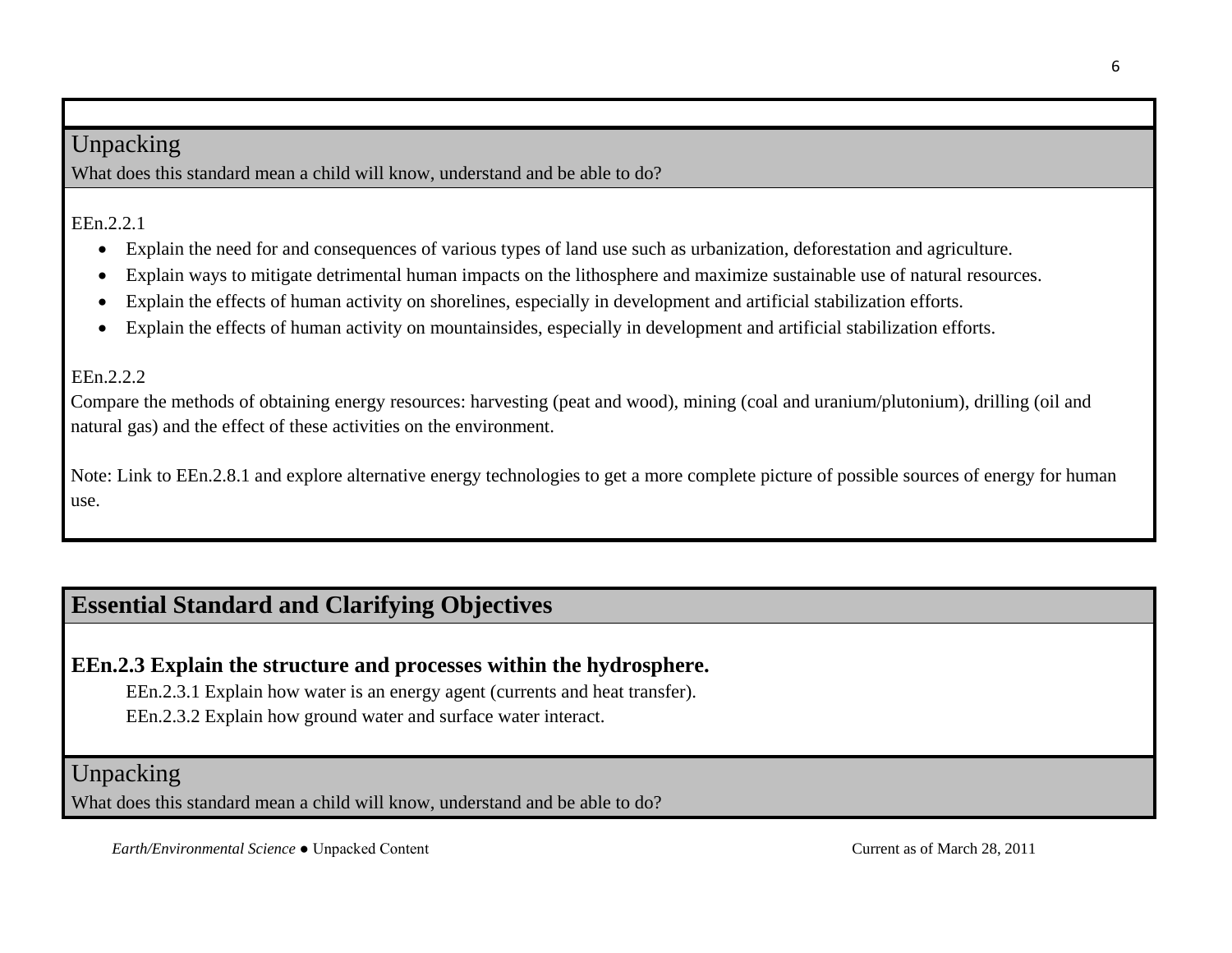#### EEn.2.3.1

- Explain how the density of ocean water is affected by temperature and how this results in major ocean currents distributing heat away from the equator toward the poles.
- Explain how coastal climates are moderated by water (due to its high specific heat capacity) in comparison to inland climates.

#### EEn.2.3.2

- Illustrate the water cycle to explain the connection between groundwater and surface water, detailing how groundwater moves through the lithosphere. (Emphasize the processes of evaporation and infiltration in the conceptual diagram of the hydrologic cycle.)
- Explain river systems including NC river basins, aquifers, and watersheds.
- Explain how flood events might be affected by groundwater levels.

### **Essential Standard and Clarifying Objectives**

### **EEn.2.4 Evaluate how humans use water.**

EEn.2.4.1 Evaluate human influences on freshwater availability.

EEn.2.4.2 Evaluate human influences on water quality in North Carolina's river basins, wetlands and tidal environments.

### Unpacking

What does this standard mean a child will know, understand and be able to do?

### EEn.2.4.1

- Explain various water uses by humans and evaluate for benefits and consequences of use (ex. wells, aquifer depletion, dams and dam removal, agriculture, recreation).
- Explain consequences of aquifer depletion including subsidence and salt-water intrusion on the coast.
- Evaluate the effects of population growth on potable water resources. Infer future effects.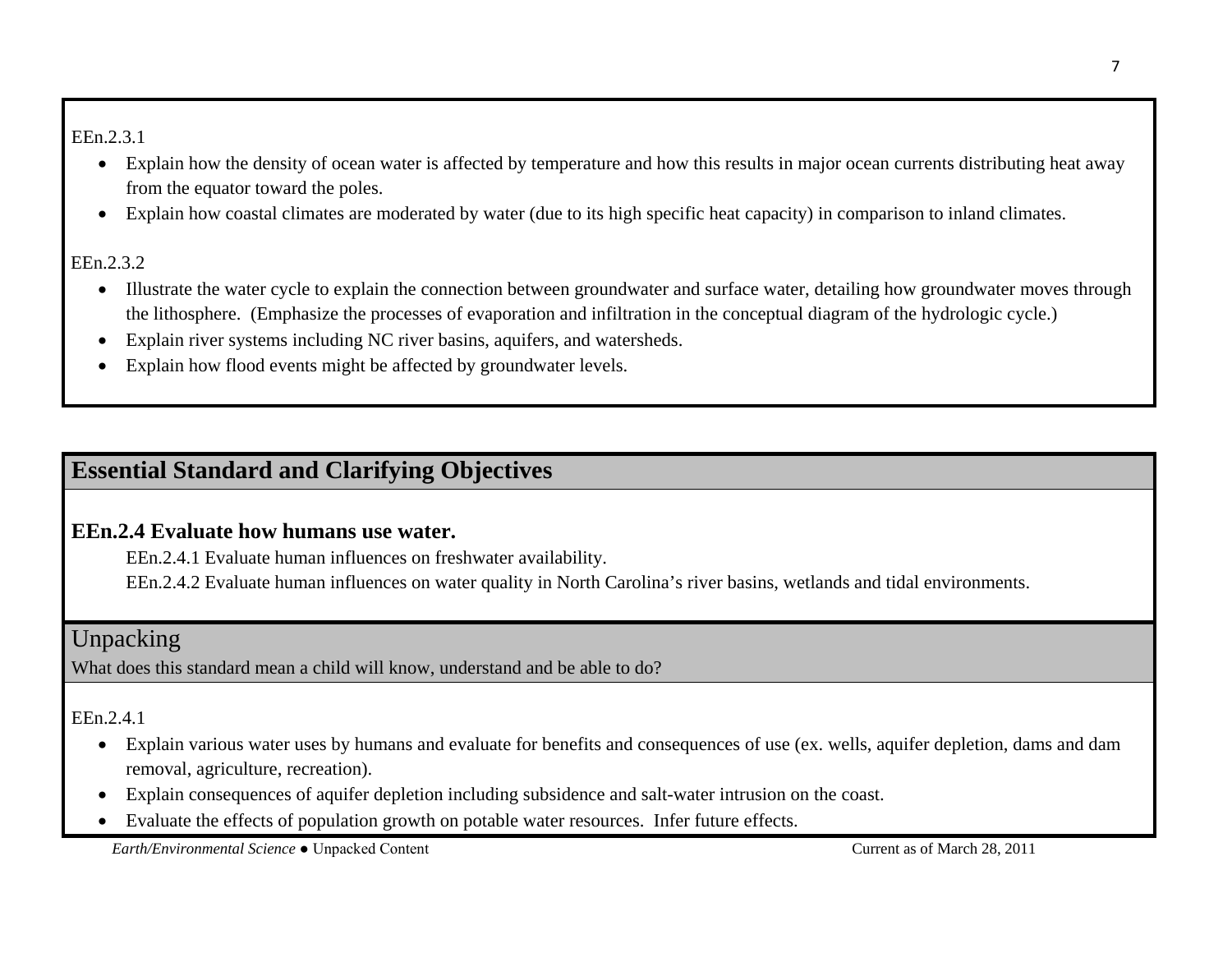• Explain how pollutants might flow through a watershed and affect inhabitants that share the same watershed.

#### EEn.2.4.2

- Evaluate issues of ground and surface water pollution, wetland and estuary degradation, and salt water intrusion.
- Analyze how drinking water and wastewater treatment systems impact quantity and quality of potable water.
- Evaluate water quality of NC streams (chemical, physical properties, biotic index).
- Analyze non-point source pollution and effects on water quality (sedimentation, stormwater runoff, naturally and human induced occurrences of arsenic in groundwater).
- Evaluate conservation measures to maximize quality and quantity of available freshwater resources.

# **Essential Standard and Clarifying Objectives**

### **EEn.2.5 Understand the structure of and processes within our atmosphere.**

EEn.2.5.1 Summarize the structure and composition of our atmosphere.

EEn.2.5.2 Explain the formation of typical air masses and the weather systems that result from air mass interactions.

EEn.2.5.3 Explain how cyclonic storms form based on the interaction of air masses.

EEn.2.5.4 Predict the weather using available weather maps and data (including surface, upper atmospheric winds, and satellite imagery).

EEn.2.5.5 Explain how human activities affect air quality.

# Unpacking

What does this standard mean a child will know, understand and be able to do?

EEn.2.5.1

Summarize information from charts and graphs regarding layers of the atmosphere, temperature, chemical composition, and interaction with radiant energy.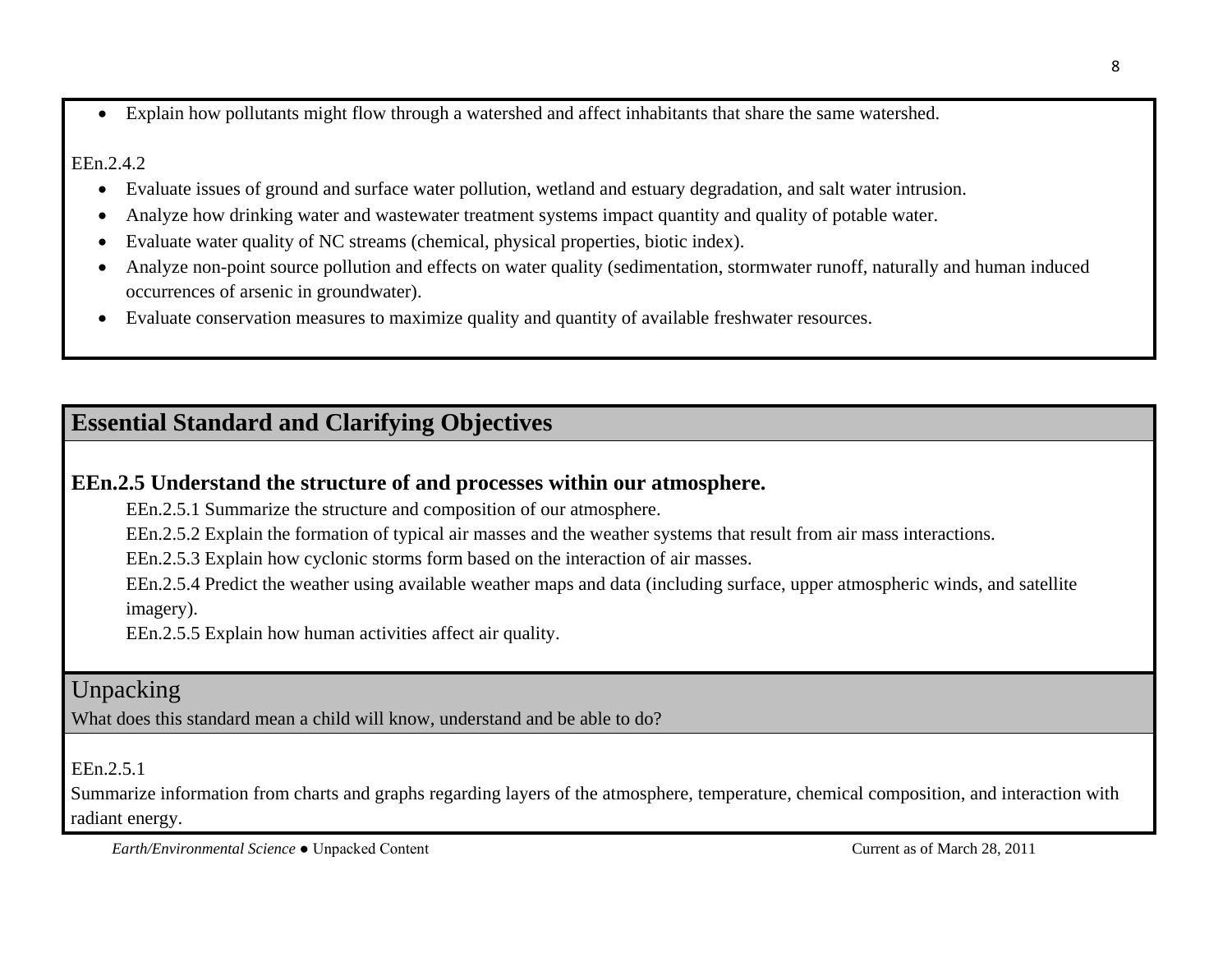#### EEn.2.5.2

- Explain how air masses move (pressure differentials).
- Explain how interactions of air masses form frontal boundaries, clouds, and affect wind patterns.

*Note: Also address precautions for severe cyclonic storms to preserve life and property.*

### EEn.2.5.3

- Explain factors that affect air density and understand their influence on winds, air masses, fronts and storm systems.
- Use data to substantiate explanations and provide evidence of various air mass interactions.

*Note: Also address precautions for severe cyclonic storms to preserve life and property.*

#### EEn.2.5.4

- Observe, analyze and predict weather using technological resources.
- Interpret and analyze weather maps and relative humidity charts.
- Explain the importance of water vapor and its influence on weather (clouds, relative humidity, dew point, precipitation).

*Note: Use predictions to develop plans for safety precautions related to severe weather events.*

EEn.2.5.5

- Explain how acid rain is formed and how human activities can alter the pH of rain.
- Infer other human activities that impact the quality of atmospheric composition. (e.g. aerosols, chlorofluorocarbons, burning, industrial byproducts, over farming, etc.)
- Exemplify methods to mitigate human impacts on the atmosphere.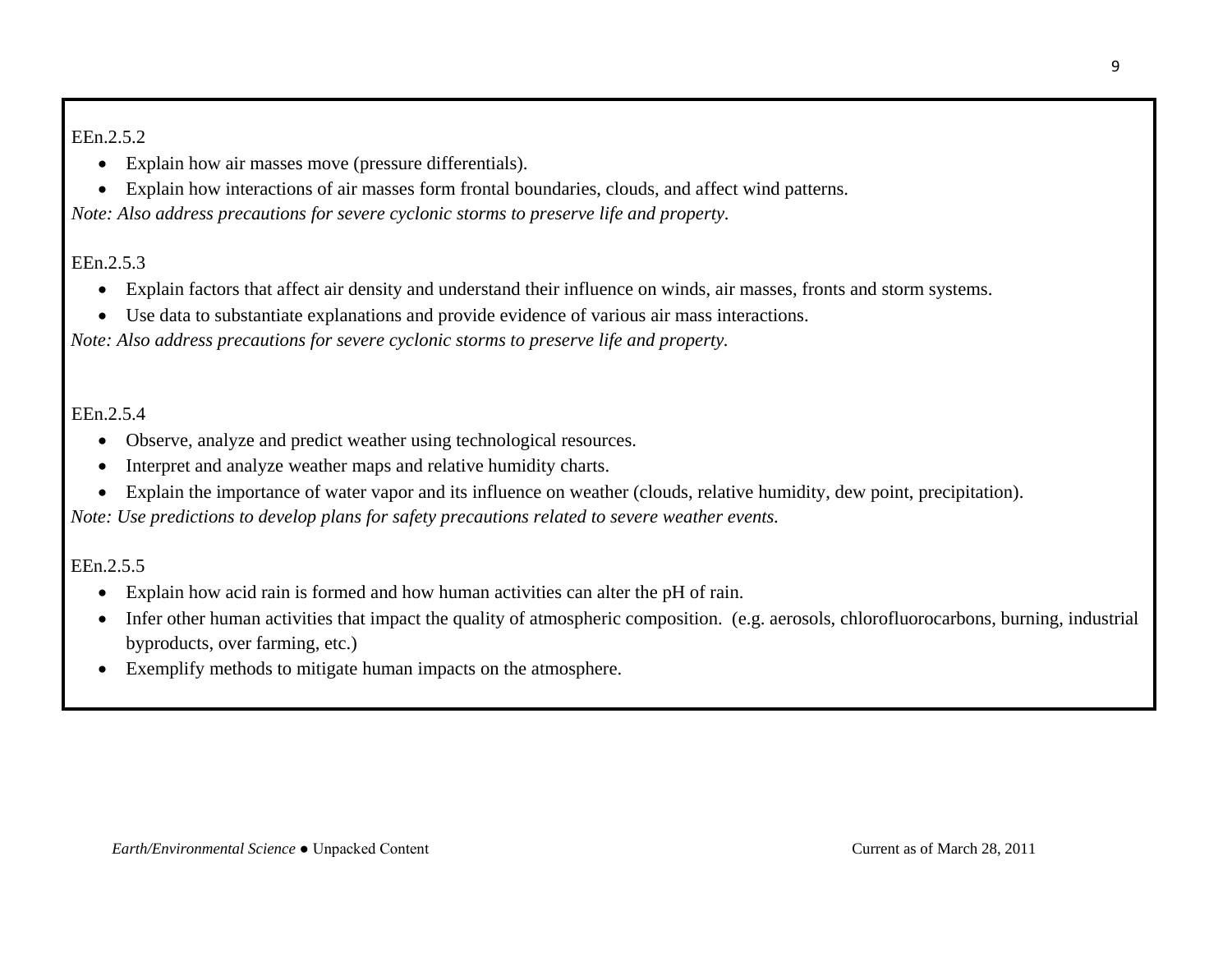### **Essential Standard and Clarifying Objectives**

### **EEn.2.6 Analyze patterns of global climate change over time.**

EEn.2.6.1 Differentiate between weather and climate.

EEn.2.6.2 Explain changes in global climate due to natural processes.

EEn.2.6.3 Analyze the impacts that human activities have on global climate change (such as burning hydrocarbons, greenhouse effect, and deforestation).

EEn.2.6.4 Attribute changes to Earth's systems to global climate change (temperature change, changes in pH of ocean, sea level changes, etc.).

### Unpacking

What does this standard mean a child will know, understand and be able to do?

EEn.2.6.1

- Explain major climate categories (Köppen climate classification system temperate, tropical, and polar).
- Compare weather and climate.

EEn.2.6.2

- Summarize natural processes that can and have affected global climate (particularly El Nino/La Nina, volcanic eruptions, sunspots, shifts in Earth's orbit, and carbon dioxide fluctuations).
- Explain the concept of the greenhouse effect including a list of specific greenhouse gases and why  $CO_2$  is most often the focus of public discussion.

EEn.2.6.3

- Outline how deforestation and the burning of fossil fuels (linked to increased industrialization) contribute to global climate change.
- Explain how large-scale development contributes to regional changes in climate (i.e. heat islands in large cities like NY, Chicago, Beijing, etc).
- Analyze actions that can be taken by humans on a local level, as well as on a larger scale, to mitigate global climate change.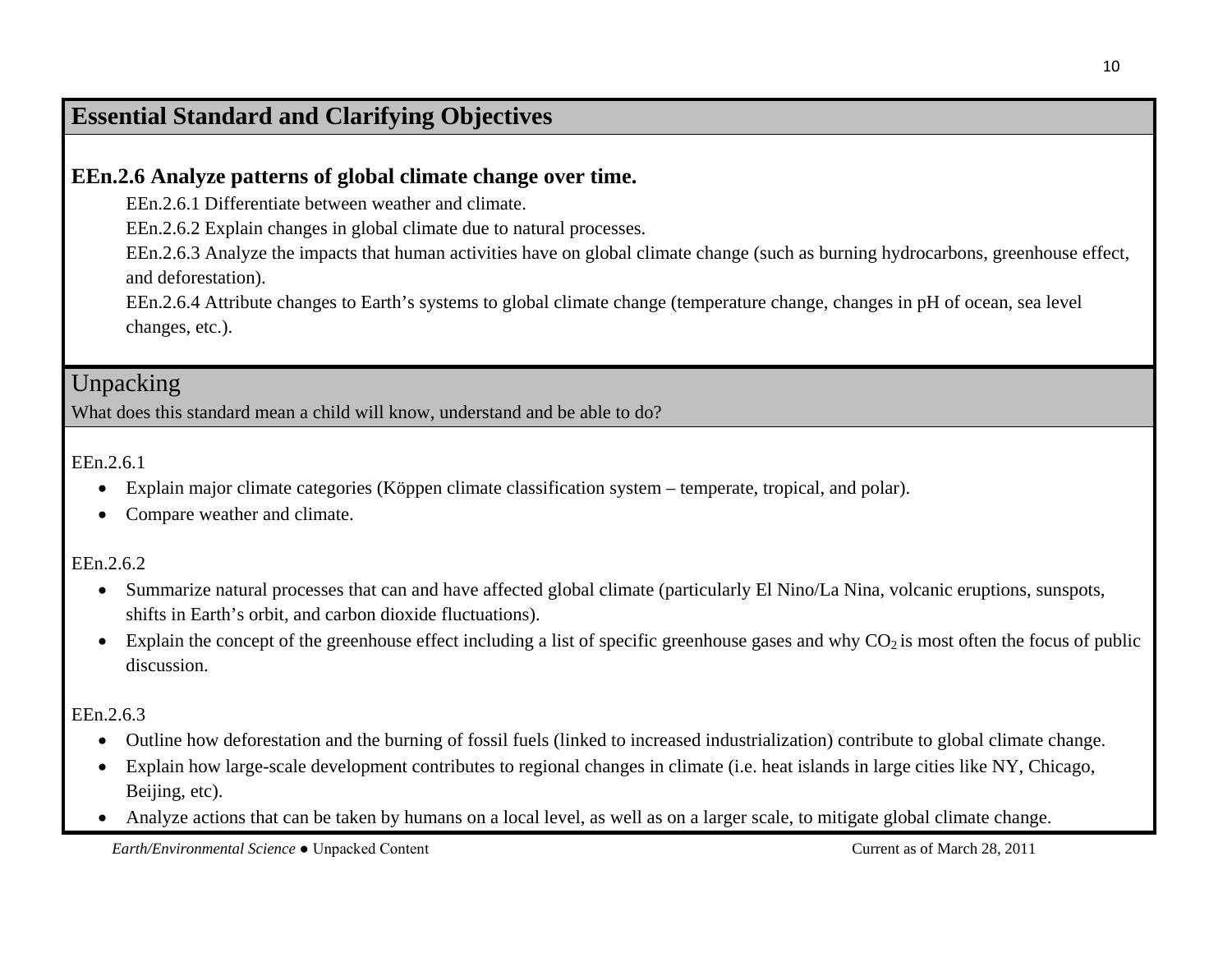#### EEn.2.6.4

- Analyze how changes in global temperatures affect the biosphere (ex. agriculture, species diversity, ecosystem balance).
- Explain how changes in atmospheric composition contribute to ocean acidification. Analyze its effect on ocean life and its connection to global climate change.
- Explain how changes in global temperature have and will impact sea level.
- Analyze how sea level has been affected by other earth processes such as glaciations and tectonic movements. Consider long- and short-term changes.

# **Essential Standard and Clarifying Objectives**

### **EEn.2.7 Explain how the lithosphere, hydrosphere, and atmosphere individually and collectively affect the biosphere.**

EEn.2.7.1 Explain how abiotic and biotic factors interact to create the various biomes in North Carolina.

EEn.2.7.2 Explain why biodiversity is important to the biosphere.

EEn.2.7.3 Explain how human activities impact the biosphere.

### Unpacking

What does this standard mean a child will know, understand and be able to do?

### EEn.2.7.1

- Explain how biotic and abiotic factors determine biome classification (temperature, rainfall, altitude, type of plant, latitude, type of animals).
- Compare impacts of biotic and abiotic factors on biodiversity.
- Match landforms and soils (and their change over time) to biomes.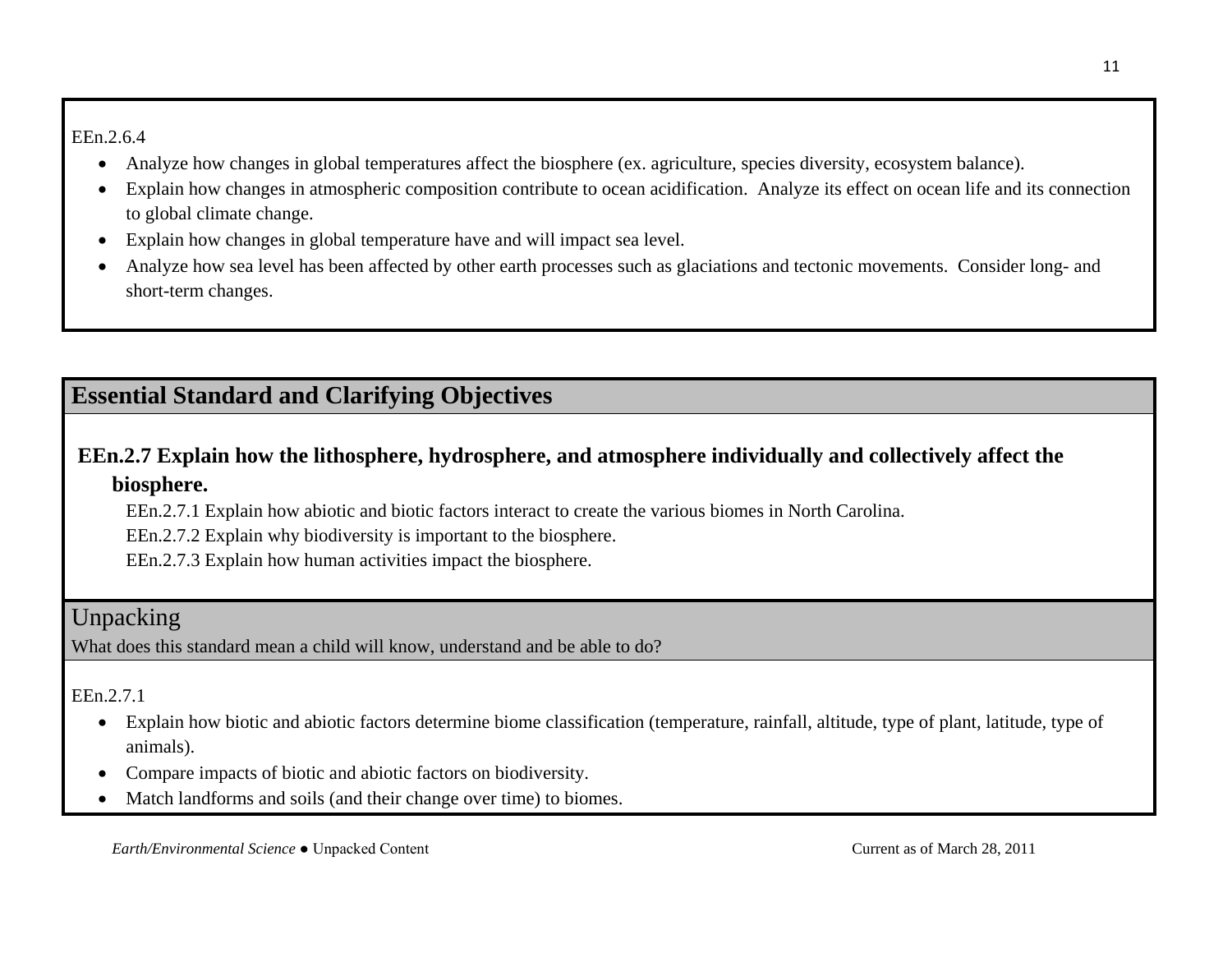EEn.2.7.2

- Define the biosphere as all life on Earth.
- Explain biodiversity as including genetic variation within populations and variation of populations within ecosystems that makeup the biosphere.
- Infer the relationship between environmental conditions and plants and animals that makeup live within various biomes that comprise the biosphere.
- Explain the global impact of loss of biodiversity.

### EEn.2.7.3

- Explain effects of human population growth, habitat alteration, introduction of invasive species, pollution and overharvesting on various plant and animal species in NC.
- Explain effects of invasive nonnative species (plant or animal) on an NC ecosystem.
- Summarize ways to mitigate human impact on the biosphere.

# **Essential Standard and Clarifying Objectives**

### **EEn.2.8 Evaluate human behaviors in terms of how likely they are to ensure the ability to live sustainably on Earth.**

EEn.2.8.1 Evaluate alternative energy technologies for use in North Carolina.

EEn.2.8.2 Critique conventional and sustainable agriculture and aquaculture practices in terms of their environmental impacts.

EEn.2.8.3 Explain the effects of uncontrolled population growth on the Earth's resources.

EEn.2.8.4 Evaluate the concept of "reduce, reuse, recycle" in terms of impact on natural resources.

### Unpacking

What does this standard mean a child will know, understand and be able to do?